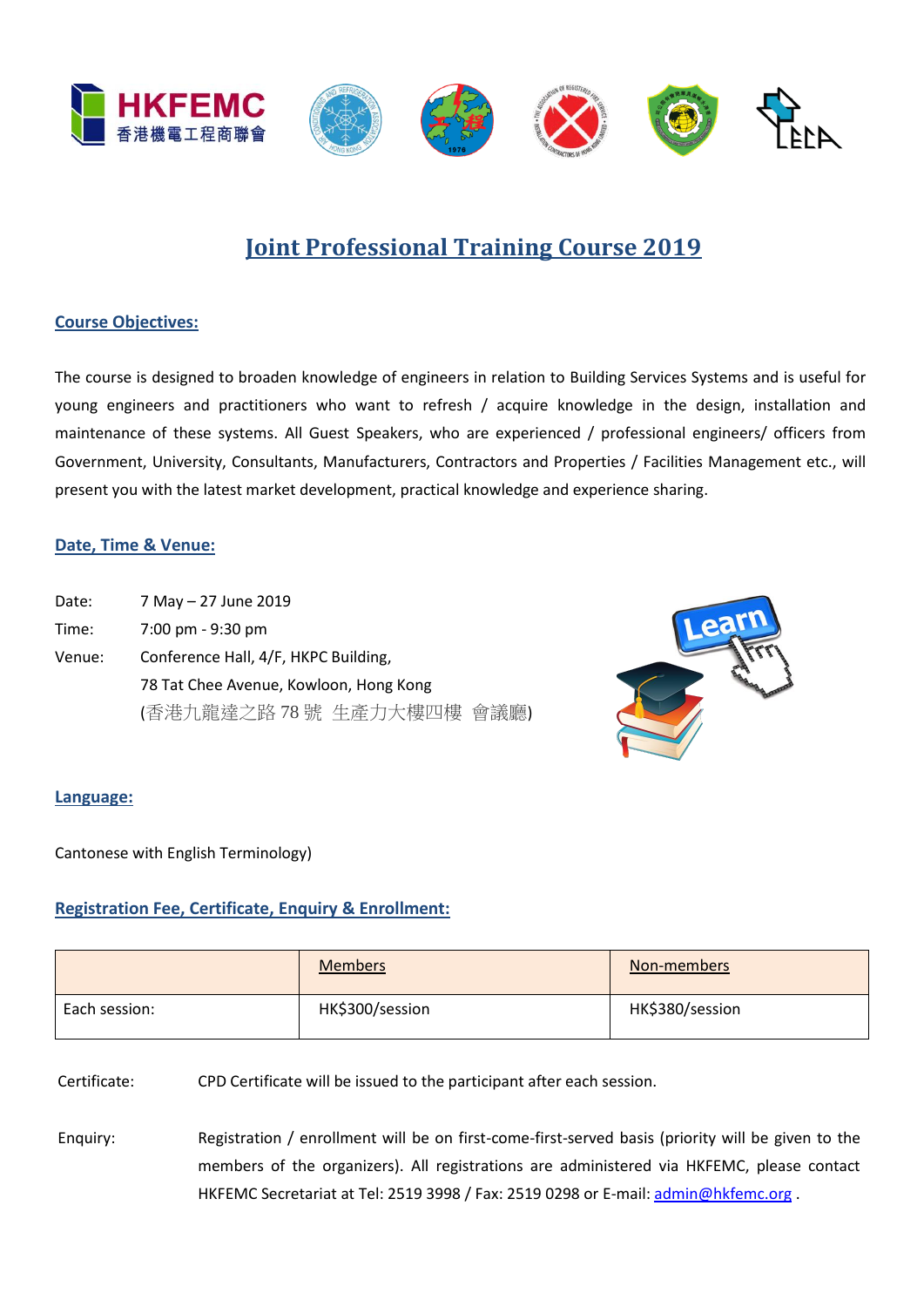# **Joint Professional Training Course 2019**

(**Revised**)

| <b>Session &amp; Date</b> |        | <b>Topic</b>                                                    | <b>Speaker</b>                                     |
|---------------------------|--------|-----------------------------------------------------------------|----------------------------------------------------|
| $\overline{1}$            | 7 May  | <b>Basic design of Smoke Extraction System and Staircase</b>    | <b>Ir Raymond TAM / Ms Vicki TANG</b>              |
|                           | (Tue)  | <b>Pressurisation</b>                                           | <b>Technical Director / Associate</b>              |
|                           |        |                                                                 | J. Roger Preston Limited                           |
| $\overline{2}$            | 10 May | <b>Essentials of LV Electrical Installations</b>                | <b>Mr Albert Y W LAW</b>                           |
|                           | (Fri)  |                                                                 | <b>Managing Director</b>                           |
|                           |        |                                                                 | Alberta Engineering Ltd                            |
|                           |        |                                                                 |                                                    |
| $\overline{3}$            | 16 May | <b>Application of Fire Engineering in Hong Kong</b>             | <b>Dr Jason YUEN</b>                               |
|                           | (Thu)  |                                                                 | <b>Associate</b>                                   |
|                           |        |                                                                 | Arch & Fire Professional (Int'l) Ltd               |
|                           |        |                                                                 |                                                    |
| $\overline{4}$            | 21 May | New Technologies in Plumbing & Drainage System Design           | <b>Ir Bob LAU</b>                                  |
|                           | (Tue)  |                                                                 | <b>Associate Director</b>                          |
|                           |        | (Accreditation under Water Supplies Department's CPD            | Ove Arup & Partners Hong Kong Ltd                  |
|                           |        | <b>Scheme)</b>                                                  |                                                    |
| 5                         | 24 May | <b>Protection of LV Electrical Installations and Equipment</b>  | Mr Albert Y W LAW                                  |
|                           | (Fri)  |                                                                 | <b>Managing Director</b>                           |
|                           |        |                                                                 | Alberta Engineering Ltd                            |
|                           |        |                                                                 |                                                    |
| 6                         | 28 May | 1) Valve for Energy Conservation, Environmental and             | <b>Mr Thomas YEUNG</b>                             |
|                           | (Tue)  | <b>Health Protection.</b>                                       | <b>General Manager</b>                             |
|                           |        |                                                                 | Bestflow Engineering & Tranding Ltd                |
|                           |        |                                                                 |                                                    |
|                           |        | Pump Selection, Variable speed technology and<br>2)             | <b>Mr Terry TSANG</b>                              |
|                           |        | application                                                     | Sales & Products manager                           |
|                           |        | (Accreditation under Water Supplies Department's CPD            | Grundfos Pumps (Hong Kong) Ltd                     |
|                           |        | <b>Scheme)</b>                                                  |                                                    |
| $\overline{7}$            | 31 May | <b>Application and Technology in ELV System</b>                 | Mr Lawrence H W WONG                               |
|                           | (Fri)  |                                                                 | Director                                           |
|                           |        |                                                                 | Nixon Technology Co Ltd                            |
|                           |        |                                                                 |                                                    |
| 8                         | 11 Jun | 1) VR Training and Development                                  | <b>Mr Daniel CHAN</b><br><b>Technical Director</b> |
|                           | (Tue)  |                                                                 | Schindler Lifts (Hong Kong) Ltd                    |
|                           |        |                                                                 |                                                    |
|                           |        | <b>Introduction of Unintended Car Movement Protection</b><br>2) | <b>Ir Kelvin CHIN</b>                              |
|                           |        | <b>Means of Lift System</b>                                     | Fujitec(HK) Co Ltd                                 |
|                           |        |                                                                 | (Manager of Engineering Division)                  |
|                           |        |                                                                 |                                                    |
| 9                         | 20 Jun | <b>Water Pump design and selection</b>                          | Mr John MA                                         |
|                           | (Thu)  |                                                                 | Sales Manager                                      |
|                           |        |                                                                 | The Jardine Engineering Corp Ltd                   |
|                           |        |                                                                 |                                                    |
| 10                        | 25 Jun | <b>AHU &amp; Fan Design and Selection</b>                       | <b>Mr Tony NG</b>                                  |
|                           | (Tue)  |                                                                 | <b>Assistant Director</b>                          |
|                           |        |                                                                 | Welcome Air-Tech Ltd                               |
|                           |        |                                                                 |                                                    |
| 11                        | 27 Jun | <b>Statutory Requirements and Inspection for Smoke Control</b>  | <b>Ir Albert YAU</b>                               |
|                           | (Thu)  | <b>Systems</b>                                                  | Director                                           |
|                           |        |                                                                 | Fire Safety Consultants Ltd                        |
|                           |        |                                                                 |                                                    |